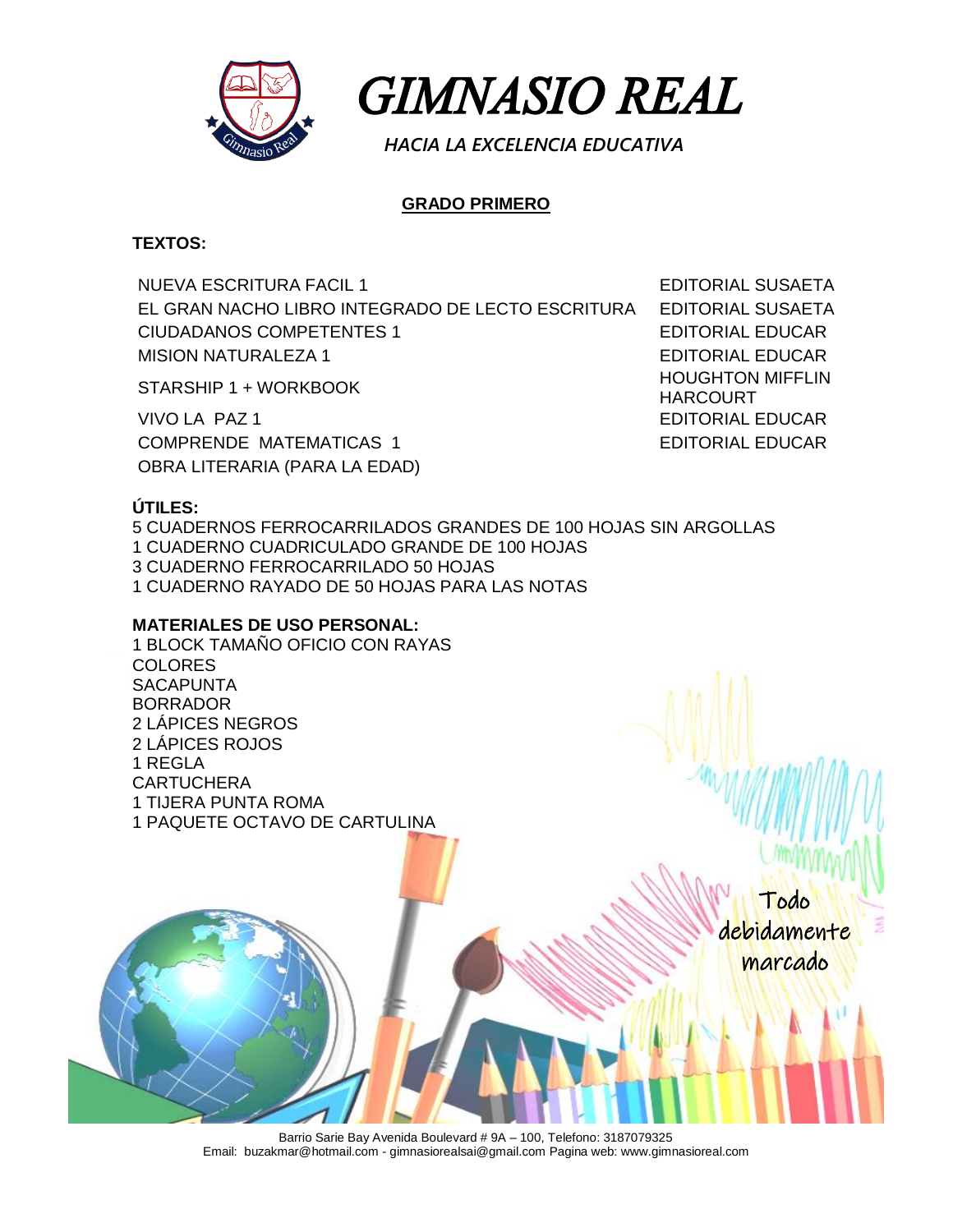

 *GIMNASIO REAL* 

 *HACIA LA EXCELENCIA EDUCATIVA*

### **GRADO SEGUNDO**

#### **TEXTOS:**

COMPRENDE LENGUAJE 2 EDITORIAL EDUCAR EXPLORADORES CIENCIAS SOCIALES 2 EDITORIAL NORMA COMPRENDE MATEMATICAS 2 EDITORIAL EDUCAR MISION NATURALEZA 2 EDITORIAL EDUCAR

VIVO LA PAZ 2 EDITORIAL EDUCAR OBRA LITERARIA (PARA LA EDAD)

STARSHIP 2 + WORKBOOK HOUGHTON MIFFLIN HARCOURT

### **ÚTILES:**

3 CUADERNOS FERROCARRILADOS GRANDES DE 100 HOJAS SIN ARGOLLAS 1 CUADERNO CUADRICULADO GRANDE DE 100 HOJAS COSIDO 9 CUADERNOS FERROCARRILADO GRANDE – 50 HOJAS 1 CUADERNO RAYADO DE 50 HOJAS PARA LAS NOTAS

#### **MATERIALES DE USO PERSONAL:**

1 BLOCK TAMAÑO OFICIO CON RAYAS 1 COLBON GRANDE 2 PLIEGOS DE PAPEL CELOFAN TRANSPARENTE COLORES **SACAPUNTA** BORRADOR 2 LÁPICES NEGROS 2 LÁPICES ROJOS 1 REGLA CARTUCHERA 1 TIJERA PUNTA ROMA 1 PAQUETE OCTAVOS DE CARTULINA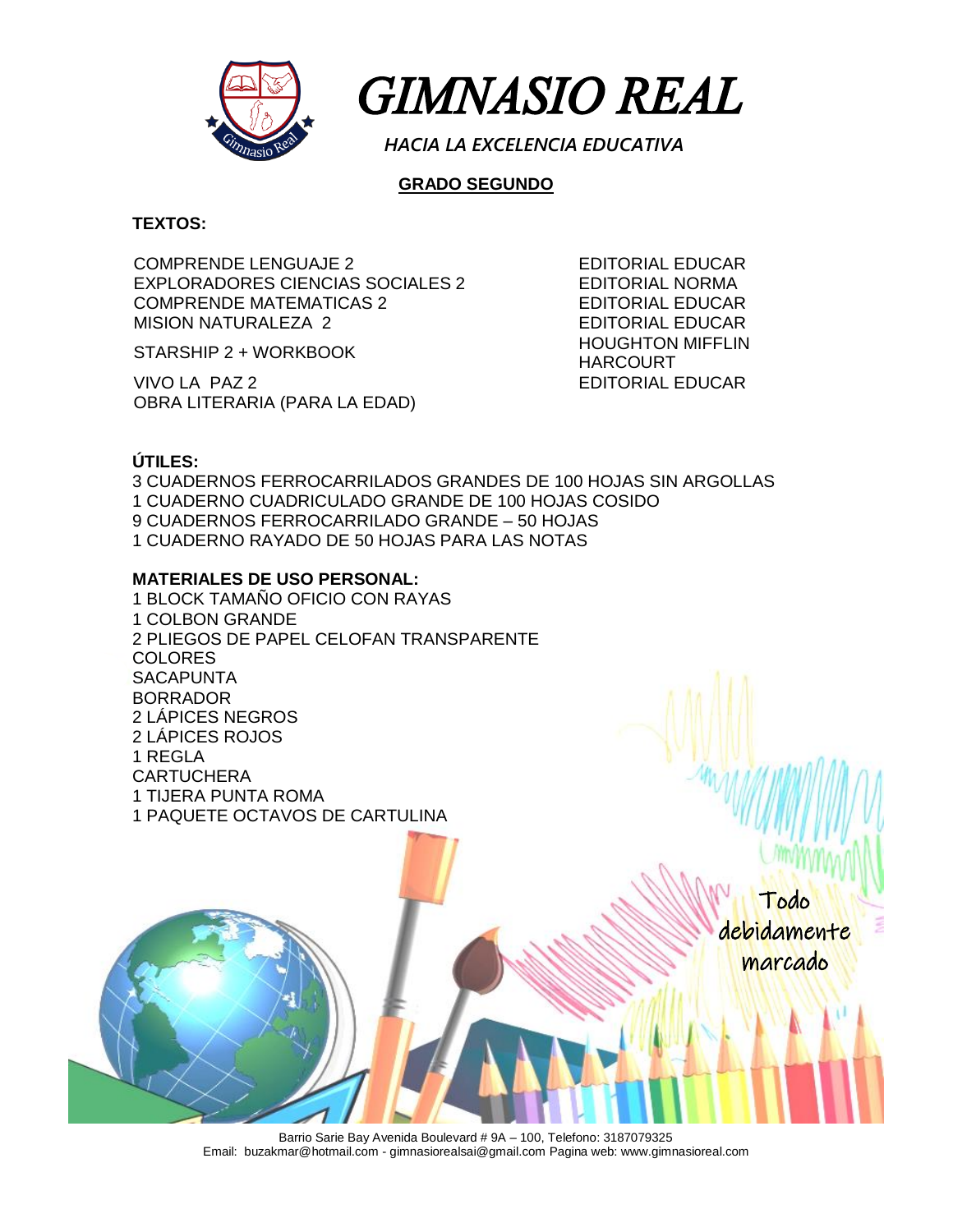

 *GIMNASIO REAL* 

 *HACIA LA EXCELENCIA EDUCATIVA*

# **GRADO TERCERO**

**TEXTOS:**

EXPLORADORES CIENCIAS SOCIALES 3 EDITORIAL NORMA COMPRENDE LENGUAJE 3 EDITORIAL EDUCAR COMPRENDE MATEMATICAS 3 EDITORIAL EDUCAR MISION NATURALEZA 3 EDITORIAL EDUCAR

VIVO LA PAZ 3 EDITORIAL EDUCAR DICCIONARIO ESPAÑOL BÁSICO OBRA LITERARIA (PARA LA EDAD)

STARSHIP 3 + WORKBOOK HOUGHTON MIFFLIN HARCOURT

# **ÚTILES:**

3 CUADERNOS RAYADOS GRANDES DE 100 HOJAS COSIDOS 1 CUADERNOS CUADRICULADO GRANDE DE 100 HOJAS 9 CUADERNOS RAYADOS DE 50 HOJAS 0 4 CUADERNOS DE 100 HOJAS RAYADO 1 CUADERNO DE 50 HOJAS PARA LAS NOTAS

#### **MATERIALES DE USO PERSONAL:**

1 BLOCK TAMAÑO OFICIO CON RAYAS 1 BLOCK MILIMETRADO 1 COLBON GRANDE COLORES **SACAPUNTA** BORRADOR 2 LÁPICES NEGROS 2 LÁPICES ROJOS 1 REGLA **CARTUCHERA** 1 TIJERA 1 CARPETA 1 PAQUETE DE OCTAVOS DE CARTULINA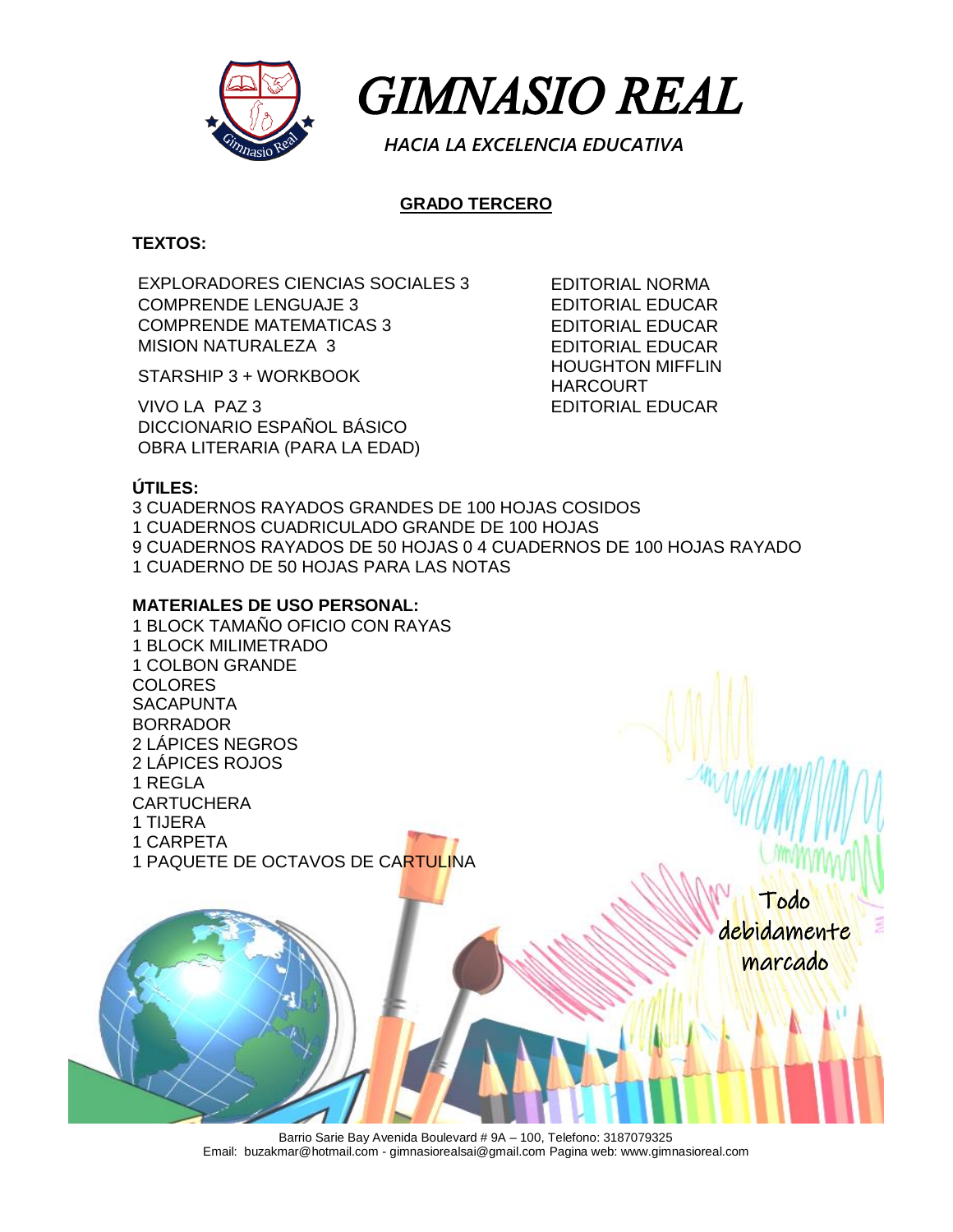

 *GIMNASIO REAL* 

 *HACIA LA EXCELENCIA EDUCATIVA*

# **GRADO CUARTO**

### **TEXTOS:**

STARSHIP 4 + WORKBOOK HOUGHTON MIFFLIN HARCOURT VIVO LA PAZ 4 EDITORIAL EDUCAR EXPRESATE CIENCIAS 4 EDITORIAL EDUCAR EXPRESATE SOCIALES 4 EDITORIAL EDUCAR EXPRESATE LENGUAJE 4 EDITORIAL EDUCAR EXPRESATE MATEMÁTICAS 4 EDITORIAL EDUCAR DICCIONARIO ESPAÑOL BÁSICO

DICCIONARIO INGLES – ESPAÑOL

# **ÚTILES:**

3 CUADERNOS RAYADOS GRANDE DE 100 HOJAS COSIDOS. 1 CUADERNO CUADRICULADO GRANDE DE 100 HOJAS COSIDO. 9 CUADERNOS RAYADOS DE 50 HOJAS O 4 CUADERNOS RAYADOS DE 100 HOJAS.

1 CUADERNO DE 50 HOJAS PARA LAS NOTAS.

#### **MATERIALES DE USO PERSONAL:**

1 BLOCK TAMAÑO OFICIO CON RAYAS 1 COLBON GRANDE **SACAPUNTA** BORRADOR 2 LÁPICES NEGROS 2 LÁPICES ROJOS 1 REGLA **CARTUCHERA** 1 TIJERA 1 CARPETA UN PAQUETE DE CARTULINA EN OCTAVOS